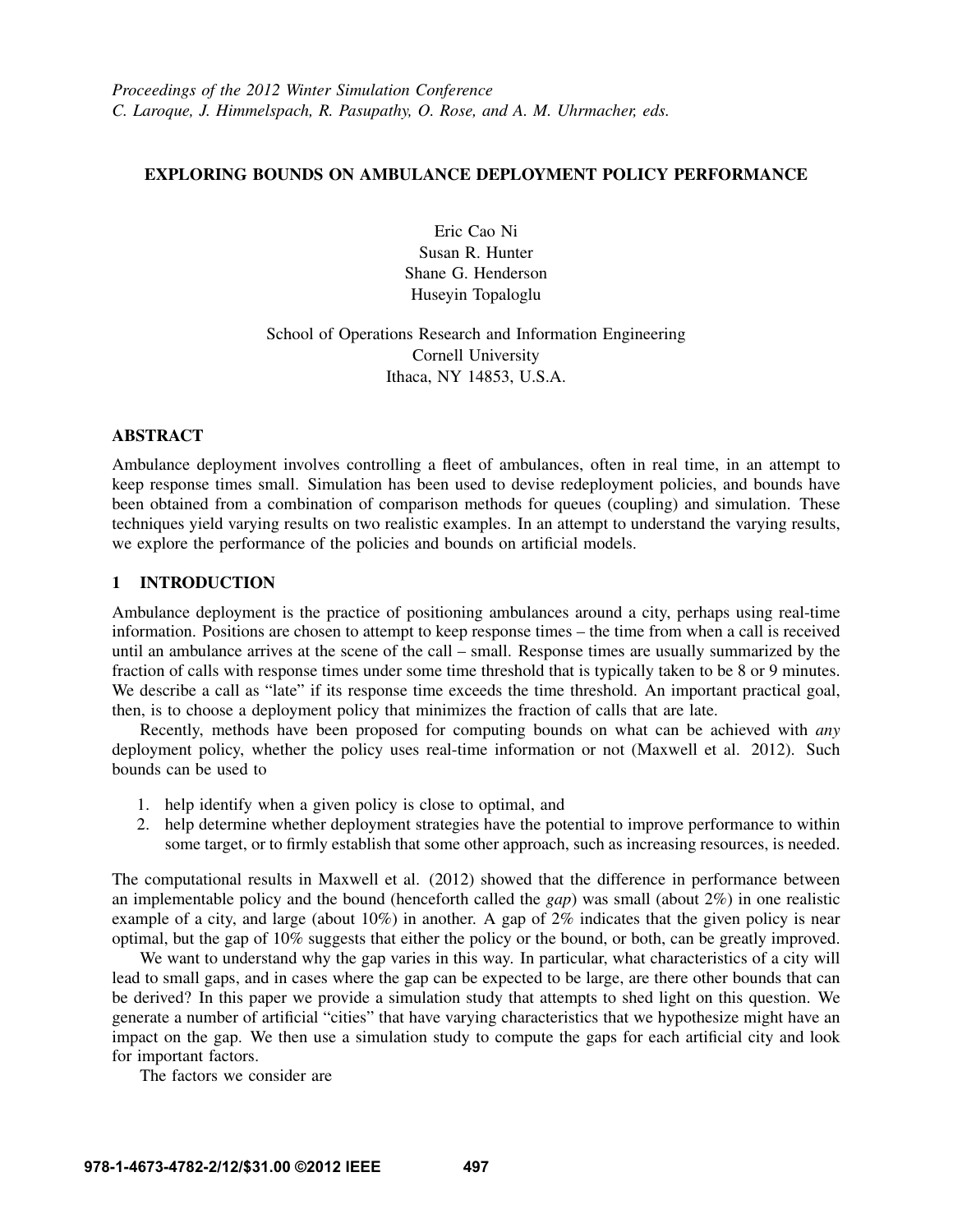- 1. the number of modes in the two dimensional probability distribution for the location of incoming calls,
- 2. the degree to which the location distribution is concentrated around the modes, and
- 3. the degree to which the locations where ambulances can park (called *bases* here, even though they may be as simple as a vacant carpark) are concentrated around the modes of the location distribution.

The remainder of this paper is organized as follows. Section 2 discusses methods for choosing a redeployment policy and reviews one such method that we use in our computational study. Section 3 reviews a method for obtaining performance bounds that we use in our computational study. The computational study itself is described in Section 4. Section 5 discusses the results and concludes the paper.

# 2 CHOOSING A POLICY

There are a large number of methods for determining how to position ambulances in a city. These methods can be divided into *static* policies, wherein each ambulance operates out of a given location throughout its shift, returning to that location when it is not engaged with a call, and *dynamic* policies that relocate ambulances throughout their shifts. Dynamic methods may involve real-time control, making decisions on ambulance locations in real time using real-time information on ambulance location and status. Policies using real-time information are often called "system-status management" policies or "move-up" policies.

Techniques for designing static policies date back to the 1960s, e.g., Bell and Allen (1969), with Church and ReVelle (1974) and Daskin (1983) being particularly important references. Two excellent surveys are Swersey (1994) for work up to the early 1990s, and Brotcorne, Laporte, and Semet (2003) for more recent work.

Dynamic methods that do not involve real-time control include Rajagopalan, Saydam, and Xiao (2008), Schmid and Doerner (2010).

If one has the added benefit of real-time information on the location and status of ambulances, then one can use real-time methods that exploit this information. Real-time methods may be constructed by solving integer programs in real time (Gendreau, Laporte, and Semet 2001; Brotcorne, Laporte, and Semet 2003; Richards 2007; Nair and Miller-Hooks 2009). Alternatively, one can construct a look-up table, called a compliance table, giving desirable locations of ambulances as a function of the number of available ambulances. Dispatchers then attempt to dispatch ambulances to adhere to the compliance table, so the policies depend not just on the table but also on dispatching. Compliance tables can be constructed by presolving integer programs (Gendreau, Laporte, and Semet 2006), or by screening potential tables with fast approximate models and then checking the top contenders through simulation (Alanis, Ingolfsson, and Kolfal 2012). Real-time policies can also be obtained by solving or approximately solving stochastic dynamic-programming formulations. Exact formulations that yield insight include Berman (1981a), Berman (1981c), Berman (1981b), Zhang, Mason, and Philpott (2010), Zhang (2010). Approximate formulations that scale to realistic problems include Maxwell et al. (2010), Maxwell, Henderson, and Topaloglu (2011), Schmid (2012). One can also develop policies through heuristic approaches such as the preparedness concept (Andersson 2005; Andersson and Vaerband 2007). In the remainder of this section we go into more detail on the method for designing real-time policies in Maxwell, Henderson, and Topaloglu (2011), because it is used to obtain a feasible policy, and therefore an upper bound on the fraction of late calls, in the computational study to follow.

# 2.1 Dynamic Programming Formulation

In the system we consider, arriving patient calls are served in first-come-first-serve fashion. To handle a call, an ambulance moves to the scene of the call and provides service. After completion of service, the ambulance may or may not have to transport the patient to a hospital. After the patient is transported to a hospital, if necessary, the ambulance is available to serve another call. If there is one such call, then the ambulance moves to the scene of the next call and a similar cycle is repeated. Otherwise, we need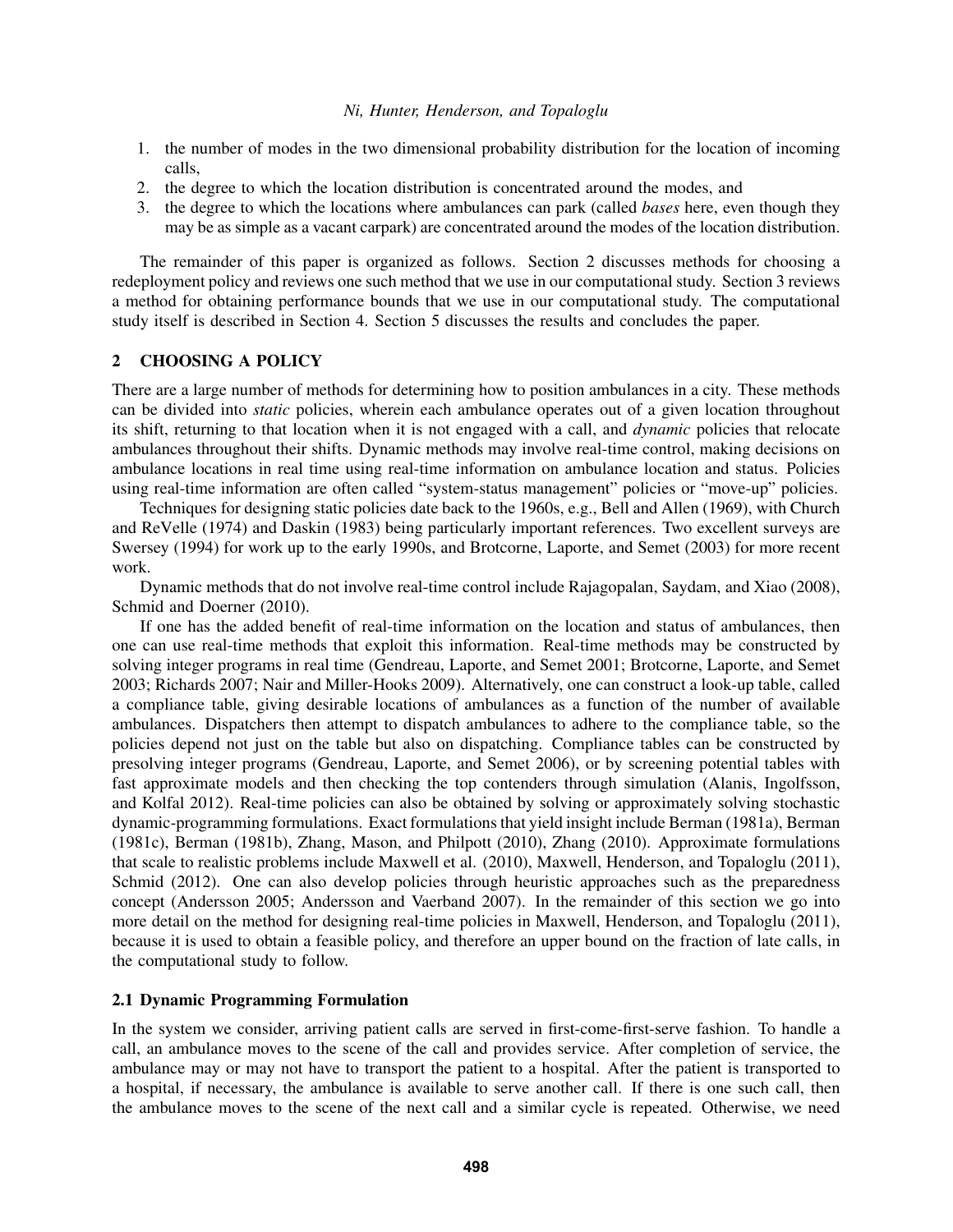to decide where to reposition the available ambulance to serve future calls in the most effective fashion. Thus, the crucial decision in the problem is where to reposition an ambulance once it becomes available after serving a call.

Our approach in this paper is based on formulating the ambulance deployment problem as a stochastic dynamic program and using tractable approximations of the value functions. To represent the state of the system, we assume that there are *N* ambulances and keep track of the state of the ambulances by using an *N*-tuple whose components give information relevant to the state of each ambulance. The state of ambulance *i* is given by  $a_i = (\sigma_i, \ell_i, d_i, t_i)$ , where  $\sigma_i$  is the status of the ambulance,  $\ell_i$  and  $d_i$  are respectively the origin and destination locations of the ambulance and  $t_i$  is the starting time of any ambulance movement. The status of an ambulance can take values such as "idle at base," "going to call," etc. If ambulance *i* is moving towards a certain location, then  $t_i$  corresponds to the time this movement began. Otherwise,  $t_i$  represents the starting time of the current phase in the service cycle, which, for example, may correspond to the time at which the ambulance began serving a call.

We assume that we can keep at most *M* calls in the waiting call list. The state of call *j* in the waiting call list is given by  $c_j = (\delta_j, p_j, \zeta_j)$ , where  $\delta_j$  is the status of the call,  $p_j$  is the location of the call and  $\zeta_j$ is the time at which the call arrived into the system. The status of a call can take values such as "assigned to ambulance *i*," "waiting for service," etc. The system is driven by events and we keep track of the state of the system at these event times only. The possible events in the system are "call arrives and is placed in the *j*th position," "ambulance *i* departs for scene of call *j*," "ambulance *i* arrives at scene of call *j*," "ambulance *i* leaves scene of call *j* for hospital," "ambulance *i* arrives at hospital," "ambulance *i* finishes at hospital" and "ambulance *i* arrives at base." We make decisions only at the times of these events.

Given that we make decisions only at event times, we represent the state of the system at a time point by  $s = (\tau, e, A, C)$ , where  $\tau$  is the current time, *e* is the current event,  $A = (a_1, \ldots, a_N)$  captures the state of the ambulances and  $C = (c_1, \ldots, c_M)$  captures the state of the calls in the waiting call list. This setup still allows us to make decisions at other times, if we simply define those times as event times.

We use  $\mathscr{X}(s)$  to denote the set of feasible actions in state *s*. Given that we are in state *s*, if the current event corresponds to completing a call, meaning that the ambulance serving a call becomes available, and there are no other calls in the waiting call list, then  $\mathscr{X}(s)$  includes all possible locations that the ambulance can be repositioned to. We assume the existence of a systems dynamics equation  $f(\cdot)$  such that  $f(s, x, U)$ gives the next state of the system as a function of the current state *s*, current action *x* and the random noise captured by the vector of uniform random variables *U*. We use  $c(s, x, U)$  to denote the cost of our decisions, capturing the cost incurred when we take action *x* in state *s* and the random noise turns out to be *U*. For our application, the cost function tracks the late calls. Thus, if the action *x* involves assigning an ambulance to a call and the ambulance cannot reach the call on time given that the state of the system is *s*, then we incur a cost of one, and otherwise the cost is zero. In this case, we can formulate the problem as a dynamic program as

$$
V(s) = \min_{x \in \mathcal{X}(s)} \mathbb{E}\Big\{c(s,x,U) + V(f(s,x,U))\Big\}.
$$
 (1)

Throughout, we assume that the cardinality of the set of feasible actions  $\mathscr{X}(s)$  is small enough that we can solve the minimization problem on the right side above by enumerating all elements of  $\mathcal{X}(s)$ . However, even if the cardinality of the set of feasible actions is small, solving the optimality equation above requires computing an expectation. Due to the need to compute this expectation, even following the policy induced by a value function can be computationally intractable. In the next section, we describe an approach that sidesteps the difficulty associated with the expectation.

#### 2.2 Post-Decision State Variable and Search for Good Policies

Given that we are in state *s* and we apply the action *x*, we use  $s^+(x)$  to denote the state of the system immediately after applying the action  $x$  but before passage of any time. For example, if the decision  $x$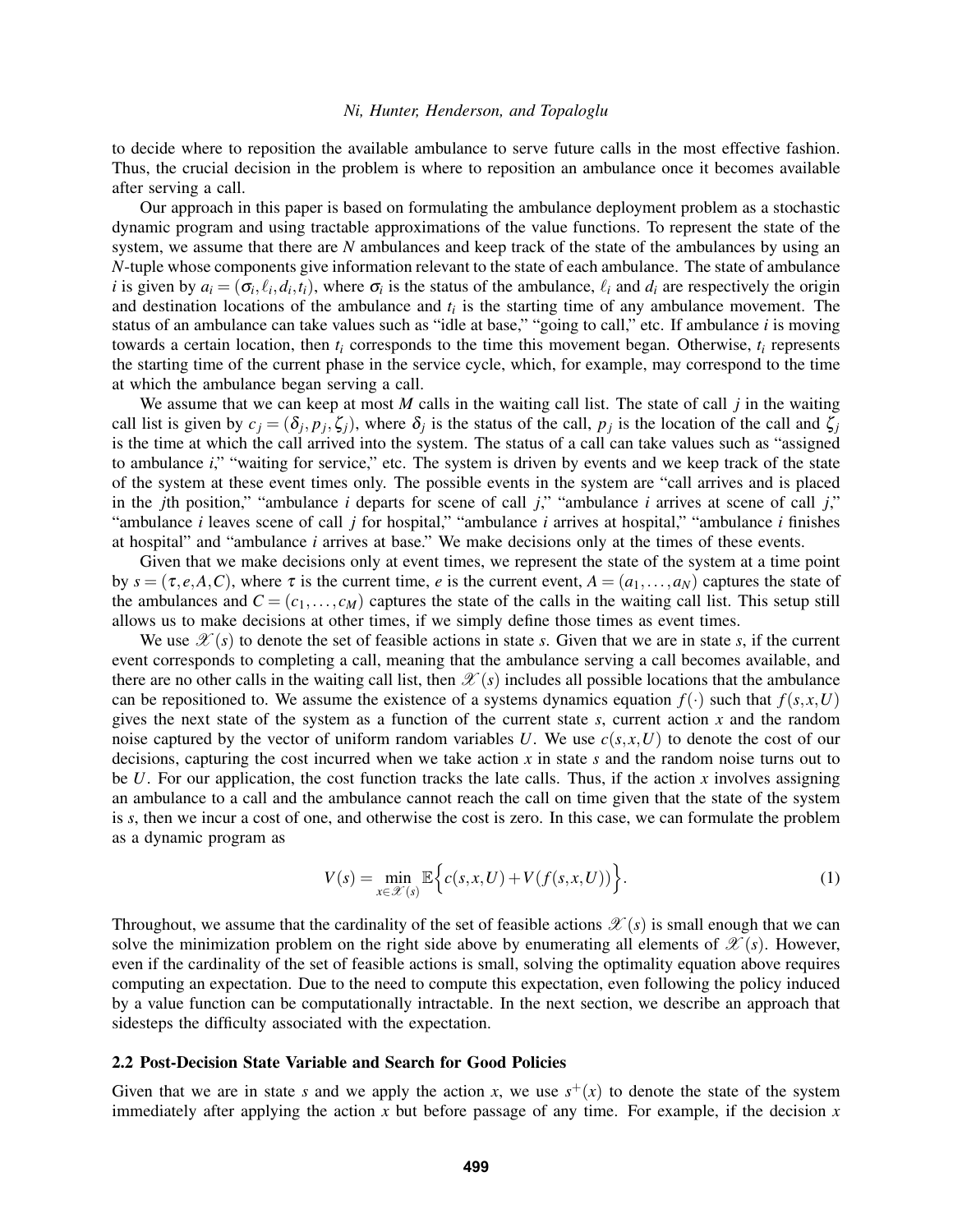is to send an ambulance to a particular location, then the status and the origin and destination locations of the ambulance are updated accordingly to obtain the state  $s^+(x)$ , but the states of all other ambulances remain the same. The state  $s^+(x)$  is the post-decision state of *s* after taking action *x*; see Powell (2011) for a detailed discussion of post-decision states in approximate dynamic programming. We observe that the cost function we use can be written as a function of  $s^+(x)$  and U because once an ambulance starts moving towards a call, only the random noise will determine whether the ambulance will be late or not. Thus, we write the immediate cost function as  $c(s^+(x), U)$ . Similarly, the state transition can be captured by  $f(s^+(x), U)$ . In this case, the expected cost to go from being in post-decision state  $s^+(x)$  is given by

$$
\mathbb{E}\Big\{c(s^+(x),U) + V(f(s^+(x),U))\Big\}.\tag{2}
$$

If we use  $J(s^+(x))$  to denote the expression above, then (1) and (2) imply that given that we are in state *s*, we can find the optimal action by solving

$$
\min_{x \in \mathcal{X}(x)} J(s^+(x)).
$$

The key observation is that if we have a good approximation  $\tilde{J}(\cdot)$  to  $J(\cdot)$ , then we can find a good action to take in state *s* simply by solving the problem  $\min_{x \in \mathcal{X}(s)} \tilde{J}(s^+(x))$ . Furthermore, solving the last optimization problem does not require dealing with expectations at all.

Motivated by this observation, we approximate  $J(\cdot)$  with a function of the form  $\tilde{J}(\cdot,r)$ , where *r* represents a vector of adjustable parameters. The exact form of the function  $\tilde{J}(\cdot,r)$  is specific to the application on hand. In the ambulance redeployment setting, we view each base as a separate Erlang loss system with call arrival rate equal to the rate of calls arriving within the vicinity of the base. Then, using a reasonable approximation to the service rate and the number of ambulances assigned to the base, we can estimate the rate of calls that are "lost" without receiving service from a particular base. (Calls are not actually lost, but we use this approach as an approximation for the fraction of late calls.) In this case,  $\tilde{J}(\cdot,r)$  is a linear combination of the rate of lost calls from each of the bases, and the adjustable parameters *r* are the multipliers in the linear combination. For precise details of the approximation  $\tilde{J}(\cdot,r)$ , we refer the reader to Maxwell, Henderson, and Topaloglu (2011). Thus, for each set of adjustable parameters  $r$ , we have an approximation  $\tilde{J}(\cdot,r)$  to  $J(\cdot)$ . This approximation defines a policy, where the action we take in state *s* is given by

$$
\min_{x \in \mathcal{X}(s)} \tilde{J}(s^+(x), r). \tag{3}
$$

The goal is to adjust the parameters *r* so that  $\tilde{J}(\cdot, r)$  is a good approximation to  $J(\cdot)$ , in which case, we hope that the policy obtained through (3) is a good policy.

There are a number of methods to adjust the parameters *r* to ensure that  $\tilde{J}(\cdot,r)$  is a good approximation to  $J(\cdot)$ . Many of these methods can roughly be visualized as regression based methods where one chooses *r* so that  $\tilde{J}(\cdot,r)$  is a good fit to the sampled cost trajectories of the system. In this paper, we follow a more direct approach. In particular, a value of r induces a policy through (3). Let  $\Pi(r)$  be the expected cost of the policy induced by the adjustable parameters *r*. Then, we can try to find a good set of adjustable parameters *r* by solving the problem

$$
\min_{r} \, \Pi(r). \tag{4}
$$

The problem above tries to find a set of adjustable parameters *r* so that the expected cost of the policy induced by these parameters is as small as possible. Using Problem (4) to find a good set of adjustable parameters, rather than fitting  $\tilde{J}(\cdot,r)$  to  $J(\cdot)$ , is a more direct approach because  $\Pi(r)$  gives a clear indication of how well the policy induced by the parameters *r* will work in practice.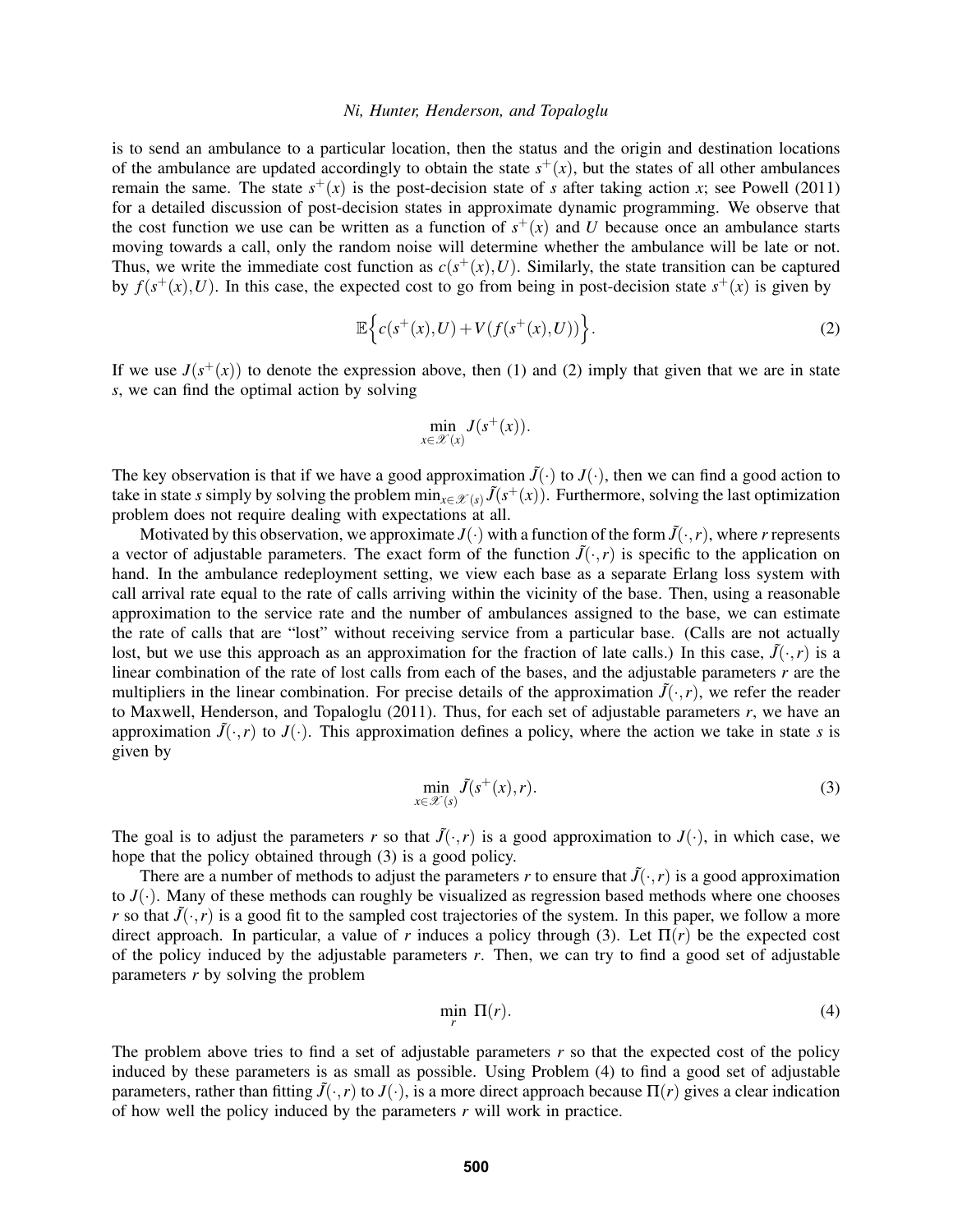The objective function of problem (4) is difficult to compute analytically as it corresponds to the expected cost incurred by a particular ambulance redeployment policy. Nevertheless, it is straightforward to obtain estimates of this expected cost by simulating the policy characterized by the adjustable parameters *r*. Thus, we can use derivative-free simulation optimization methods to try to solve problem (4). Maxwell et al. (2012) use the Nelder-Mead method to identify a solution  $r^*$  to this problem. Given such an  $r$  we can come up with a policy by solving problem (3) whenever we need to make a decision. It is conceivable that the function  $\Pi$  is multimodal, so that one may wish to apply multiple local searches with the Nelder-Mead algorithm from multiple randomly chosen starting points. In this paper we do not use simulation optimization to identify *r* <sup>∗</sup> but rather use a set of coefficients that yields good performance in a range of numerical experiments. This saves us a great deal of computational time because simulation optimization is computationally expensive. We do hope to extend our computational experiments in future to include this optimization step.

## 3 BOUNDING PERFORMANCE

In the previous section we described how we can obtain a policy, and therefore an upper bound on the fraction of late calls. We now briefly review one of two methods, derived in Maxwell et al. (2012), for obtaining *lower* bounds on this quantity. For full details and a more precise derivation of the bounds, see Maxwell et al. (2012). We review just one of the bounds, the *cover* bound, here because both bounds gave similar results when tested on two realistic examples in Maxwell et al. (2012), and the cover bound requires fewer assumptions. We only report the cover bound in our computational results.

The cover bound is based on a "comparison of queues," also known as a *coupling* of queues or, in the simulation community, a careful use of common random numbers. Consider the ambulance system as a queueing system in which ambulances are servers and the service time consists of the time from when an ambulance is assigned to a call till the time when the ambulance completes the call, either at the scene or at a hospital. The cover bound relies on two key ideas:

- 1. The distribution function of a service time for a call depends on the number and location of available ambulances at the time the call is received. For each number of available ambulances, we find a stochastic lower bound on this family of distribution functions.
- 2. Assume that at all times the available ambulances (i.e., those not currently engaged in a call) are located at sites that minimize the probability that the next call will be late.

The cover bound is then computed by simulating a queueing system with the same call arrival process as the real ambulance system, and service times that are computed based on Idea 1 above. This ensures that there are always more ambulances available than in reality in this bounding system. Idea 2 is exploited in the statistics collected: Instead of recording a "1" if a call is late and "0" otherwise, we instead record the conditional probability that the call is late, assuming that the available ambulances at the time of the call are distributed as in Idea 2.

To be more precise, let  $G_k(\cdot; c, t)$  be the distribution function of the service time for a call that arrives at time *t*, when there are *k* ambulances available, and where *c* gives the configuration (locations) of the *k* available ambulances at time *t*. (In the simulation of the ambulance service, we never actually compute this distribution function, but it is needed implicitly for computing the cover bound.) If we assume that the distribution of call locations does not depend on time, then  $G_k(\cdot; c, t)$  does not depend on *t*, and we can then use the notation  $G_k(\cdot;c)$ . We will explain below how we can find a stochastic lower bound on  $G_k(\cdot;c)$ for all possible configurations *c*, separately for each  $k = 1, 2, \ldots, a$ , where *a* is the number of ambulances (available or not). Let  $\tilde{G}_k(\cdot)$  be this stochastic lower bound, so that  $\tilde{G}_k(\cdot) \geq G_k(\cdot;c)$  for all *c*, for each  $k = 1, 2, \ldots, a$ . Now suppose that, conceptually speaking, in simulating the ambulance service we generate service times using inversion from the distribution function  $G_k(\cdot;c)$  whenever there are *k* ambulances available in configuration *c* when a call is received. This yields sample paths with the correct distribution.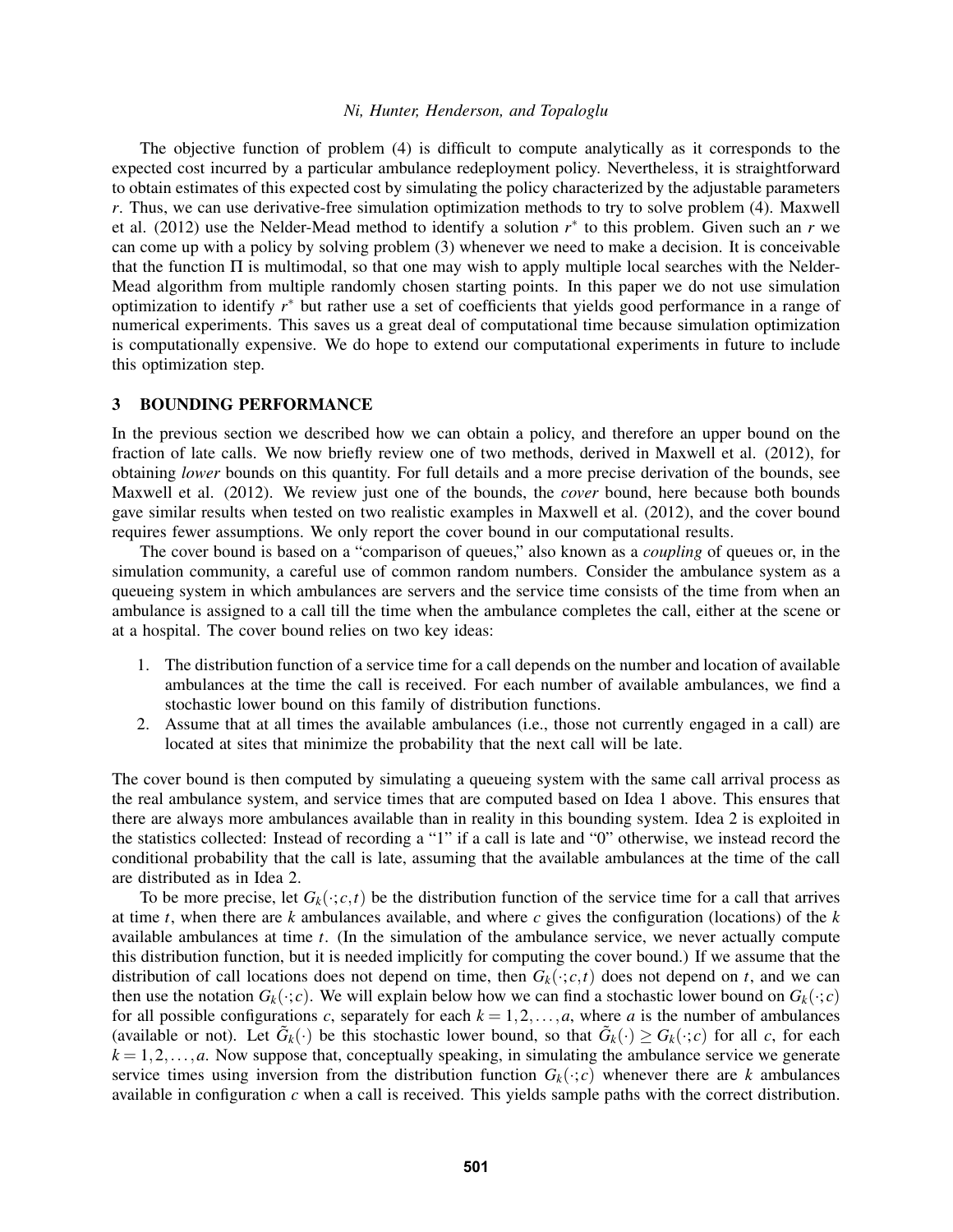Let  $U_j$  be the uniform random variable used to generate the *j*th service time. Using common random numbers, we can simulate a *bounding* queueing system where the arrival process of calls is the same as in the real system, but the *j*th service time is computed as  $\tilde{G}_{\vec{k}(j)}^{-1}(U_j)$ , assuming there are  $\tilde{k}(j)$  ambulances available in the bounding queueing system at the time of the *j*th call. Then, under the additional assumption that  $\tilde{G}_1(\cdot) \leq \tilde{G}_2(\cdot) \leq \cdots \leq \tilde{G}_a(\cdot)$ , i.e., that the service-time distribution functions in the bounding system are stochastically decreasing in  $\vec{k}$ , it follows from induction on the sequence of arriving customers that the service times in the bounding system will always be at most equal to those in the real system, and therefore that the number of available ambulances in the bounding system will always be at least equal to the number of available ambulances in the real system. In other words, we have defined a coupling that ensures that the bounding system dominates the real system in terms of the number of available ambulances.

The bounding system has more available ambulances than the real system at any time, and certainly at the times of call arrivals. But if these ambulances are poorly positioned, or if the call location is, by chance, close to an ambulance in the real system, then the response time to the call could be smaller in the real system than in the bounding system. To avoid this, we now employ Idea 2, assuming that in the bounding system the ambulances are always in the position that minimizes the probability of being late on the next call. This ensures that we obtain a lower bound on the probability of being late on the next call in the bounding system, and by averaging this lower bound over all calls we obtain a lower bound on the expected number of calls that are late. On any sample path, it is possible that the response time for any call will be smaller in the simulated system than in the bounding system, but in expectation, and therefore for sufficiently long simulation runs, this cannot happen.

This then completes the explanation of the cover bound, except for how we compute the stochastic lower bound on the service time distribution, and for how we compute the positions that minimize the probability that the next call will be late. These quantities are obtained by solving a number of integer programs.

First consider the lower bound,  $v(k)$  say, on the probability that a call will be late when it arrives and there are *k* ambulances available, as required for Idea 2. These *k* ambulances can be in any location throughout the city, so if we solve an optimization problem that minimizes the probability that the call is late over possible ambulance locations, then we obtain the desired lower bound. We take the set of possible ambulance locations to be the discrete and finite set 1,2,..., *J* to make the optimization problem tractable. For  $1 \le k \le a$ , let  $v(k)$  be the optimal objective value of the integer program (Church and ReVelle 1974)

$$
\min \sum_{j=1}^{J} d_j (1 - w_j)
$$
\n  
\n
$$
\text{s.t. } \sum_{i=1}^{J} x_i \le k
$$
\n
$$
w_j \le \sum_{i=1}^{J} \delta(i, j) x_i \qquad \forall j = 1, 2, ..., J
$$
\n
$$
x_i \in \{0, 1\} \qquad \forall i = 1, 2, ..., J
$$
\n
$$
w_j \in \{0, 1\} \qquad \forall j = 1, 2, ..., J.
$$
\n(5)

Here  $d_j$  is the probability that the call will arise at location *j*,  $\delta(i, j)$  is 1 if Location *j* can be reached within the time threshold by an ambulance originating at Location  $i$ , and the decision variables  $x_i$  equal 1 if an ambulance is placed at location  $i$  and 0 otherwise, and  $w_i$  equals 1 if Location  $j$  can be reached on time by some ambulance, and equals 0 otherwise.

The process for obtaining the stochastic lower bounds  $\tilde{G}_k(\cdot)$  also involves solving certain integer programs. To obtain  $\tilde{G}_k(r)$  for any fixed *k* and *r* we solve an integer program. This integer program selects *k* ambulance locations that maximize the probability that the service time will be completed within a time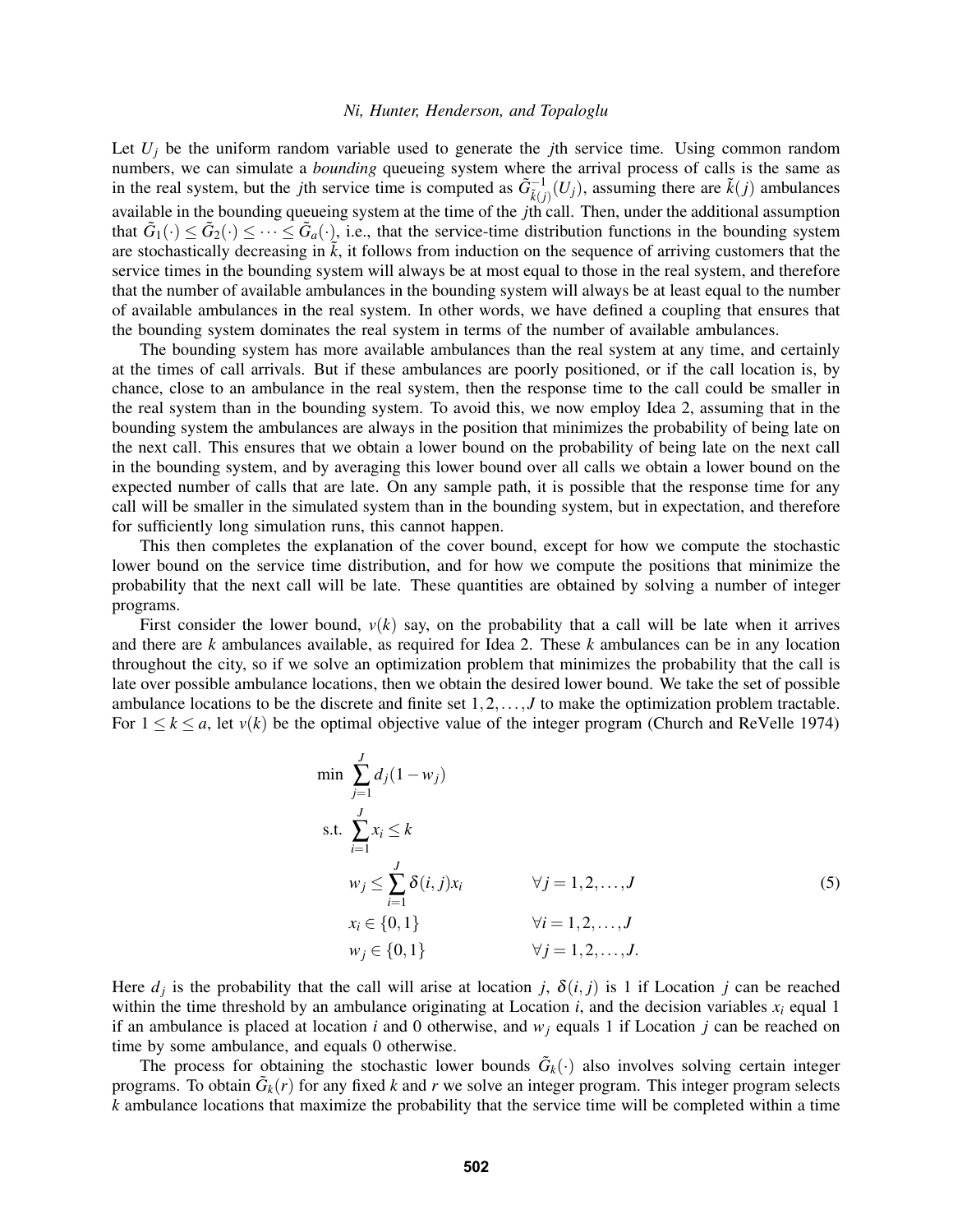of length *r*. The important decision variables specify the locations of the ambulances and the location *i* from which calls at *j* should be responded from, for each *i* and *j*. These integer programs are known as *p*-median problems, and can be difficult to solve. Fortunately, in cases where the integer program is difficult to solve, the objective function of the linear-programming relaxation yields a bound that can be used in computing our overall lower bound, and appears to be tight enough for our purposes.

We solve these integer programs for each  $k = 1, 2, \ldots, a$ , and for each *r* on a lattice of time values. The resulting objective values specify  $\tilde{G}_k(\cdot)$  on that same lattice of time values, and it remains to define  $\tilde{G}_k(\cdot)$  at non-lattice values. The details, including the integer-programming formulations, are somewhat involved, so we refer the reader to Maxwell et al. (2012).

#### 4 COMPUTATIONAL STUDY

In the previous sections, we discussed the design of ambulance redeployment policies and the computation of a lower bound. Maxwell et al. (2012) observed a large difference in the size of the "optimality gap" between the performance of a particular policy and the lower bound in two realistic examples. In this section, we study the causes of such gaps by running a  $3^2 \times 2$  full-factorial experiment.

Our experiment is carried out on fictional cities that are 15 miles by 15 miles large, with 7 ambulances each traveling at 24 miles per hour. Distances from point to point are computed using the Manhattan metric. Each city has 25 ambulance bases and 2 hospitals. The word "base" here simply means a location where ambulances might be asked to wait for their next call, and is often referred to as a "post" in the industry. The arrival of emergency calls is Poisson with a rate of 3 calls per hour, and call locations are chosen independently from a probability distribution in two dimensions. The density of the location distribution is piecewise constant on a  $5 \times 5$  grid on the city.

The factors we consider in our  $3^2 \times 2$  full-factorial design include nine different demand distributions (three levels each of two demand distribution factors), and two levels of locations for the ambulances bases. We model two key factors in the call location distribution. First, our fictional cities are designed to have 1, 2 or 5 peaks in the demand density. One peak represents a city with one city center, two peaks represents a city with two city centers as in a "twin city," and five peaks represents a city with a main city center and four suburban areas, as in a "hub and spoke" design. Second, the concentration of each peak varies across different cities. We chose three different levels of demand concentrations to represent cities with varying degrees of sprawl. Once the demand distribution is determined, we use two different strategies to locate ambulance bases. In the first strategy, bases are located uniformly across the city, with one base at the center of each 3 mile-by-3 mile square in the grid. In the second strategy, we choose base locations close to the peaks in the demand. Figure 1 shows the maps of the nine cities, with each panel depicting the demand density (color coded so that regions with high demand intensities are red), the hospital locations, and the base locations in the second strategy. The base locations for the first (uniform) strategy are found at the centers of the 3 mile-by-3 mile squares of the grid. As indicated in Figure 1, each fictional city has two hospitals, where the hospital locations do not vary by city. The name of a fictional city is given by *XY Z*, where *X* is the number of peaks, 1, 2, or 5; *Y* is the peakedness, H for high, M for medium, L for low; and *Z* is the configuration of the ambulance bases, C for close to demand and U for uniformly distributed.

In the simulation model, we assume zero turnout time for ambulances responding to a new call. When an ambulance reaches the emergency scene, the time it spends there is exponentially distributed with a mean of 12 minutes. Subsequently, with probability 0.75 the patient will be transported to a hospital, and the choice between the two hospitals is random with probabilities 0.4 and 0.6 respectively. Upon reaching the hospital, the time required to transfer the patient into the care of the hospital is Weibull distributed with shape parameter (alpha) 2.5 and mean 30.4 minutes. After this, the ambulance is free to be redeployed to one of the bases, unless calls have queued up, in which case the ambulance is deployed to the first call received.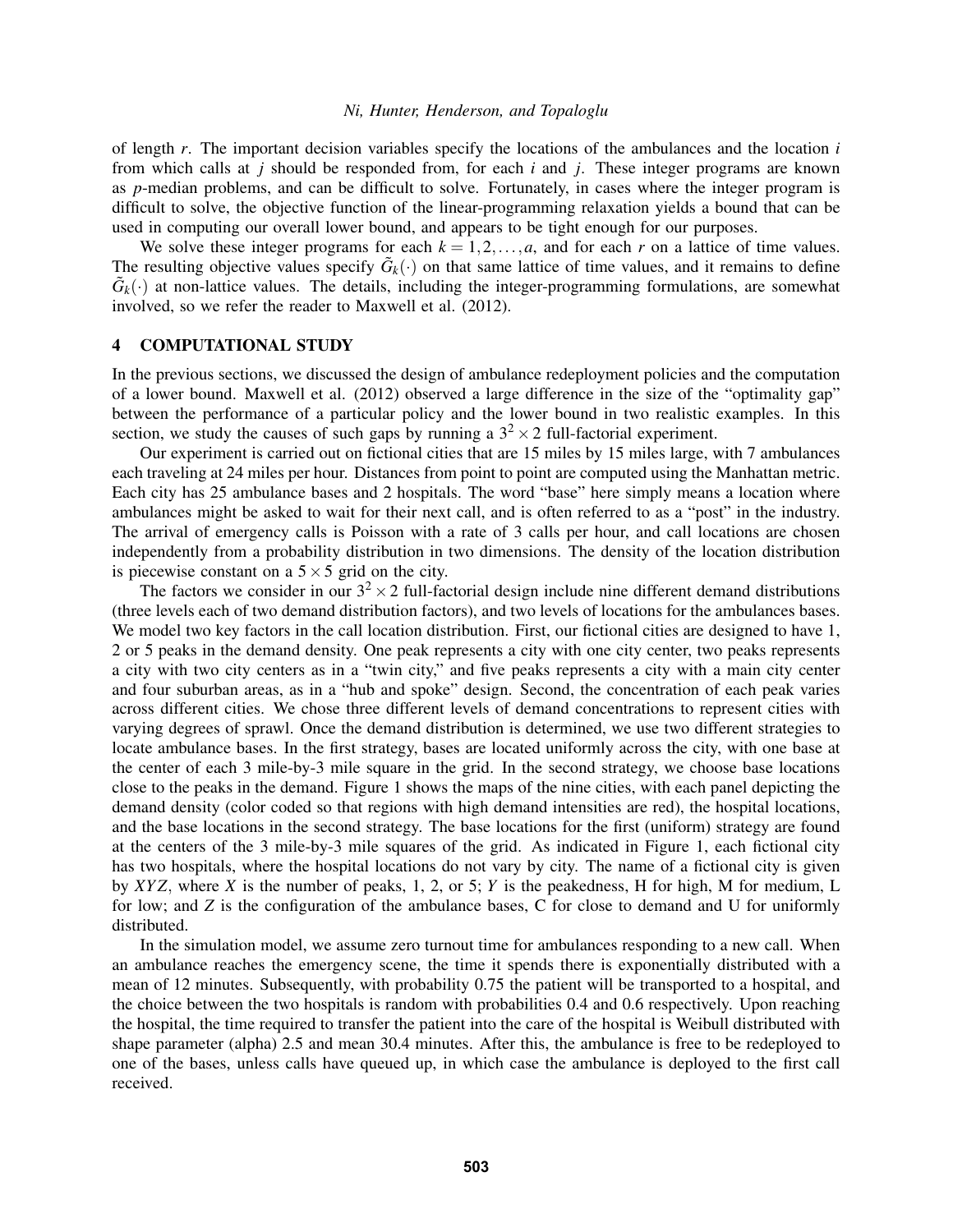



Figure 1: Distribution of demand, bases (strategically located), and hospitals in experimental cities

With three different numbers of peaks, three different level of peakedness and the two base allocation strategies, we have in total eighteen configurations of an experimental city. Given information on travel network, base locations, various time components of an emergency service cycle together with the incoming call distributions for each of these configurations, a cover bound as described in Section 3 can be computed. We compare this bound with the performance of an implementable policy that is described in Section 2. For each of the 18 configurations, we use common random numbers to simulate the bounding system in parallel with the implementable policy. The computation is carried out on an Ubuntu 11.10 platform with an Intel Core 2 CPU running at 2.67GHz with 2.00 GB RAM. It takes approximately 10 hours to solve the integer programs required for the cover bound using the Gurobi solver for C++, and 45 minutes to run both the bounding system and the stylized simulation for 2000 iterations.

The results of the simulation runs are summarized in Figures 2, 3, and 4. Figure 2 shows box plots of the estimated percent of late calls as output from the simulation for each fictional city. A box plot for the lower bound of the estimated percent of late calls is also shown for each city. We are particularly interested in the gap between the simulation performance and the lower bound, and box plots of this gap are plotted for each city in Figure 3. Finally, to better assess trends in the data across the main effects, we show main effects boxplots for the gap between the simulation performance and the lower bound in Figure 4.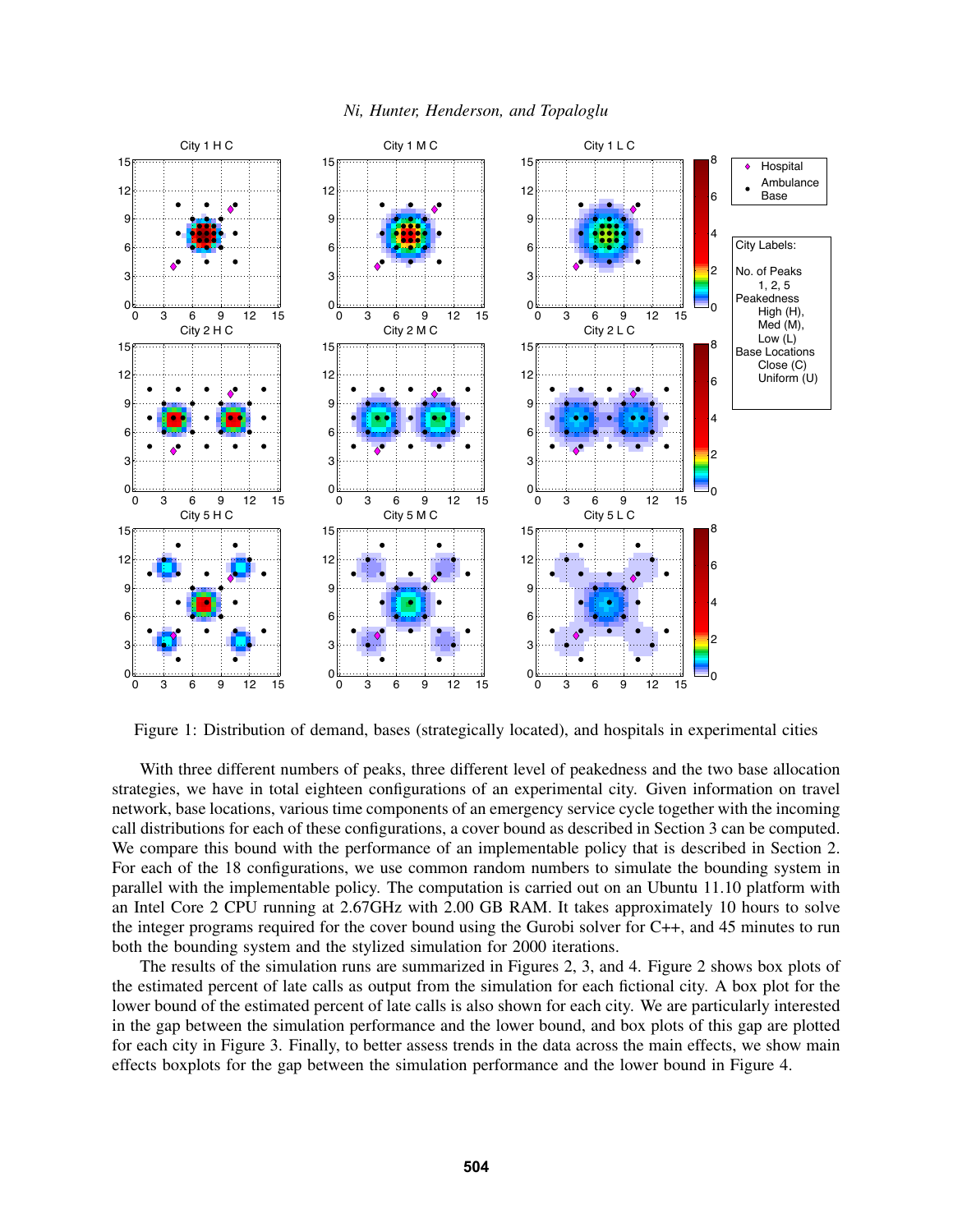*Ni, Hunter, Henderson, and Topaloglu*



Box Plots for Simulation and Lower Bound Data

Figure 2: Box plots of the simulation and lower bound results for each fictional city.



Figure 3: Box plots of the gap between the simulation and lower bound results for each fictional city

### 5 DISCUSSION

We now make a number of observations from the results of the previous section, and provide our proposed explanation for each of them.

- 1. As the number of modes increases, the lower bound and the results from the simulated policy both increase. We believe this happens because multi-modal distributions lead to the breaking down of cooperation between ambulances, because each peak needs to be covered somewhat separately from the others. Thus the economies of scale associated with larger queueing systems are lost.
- 2. As the number of modes increases the gap increases. We do not have an explanation of this observation.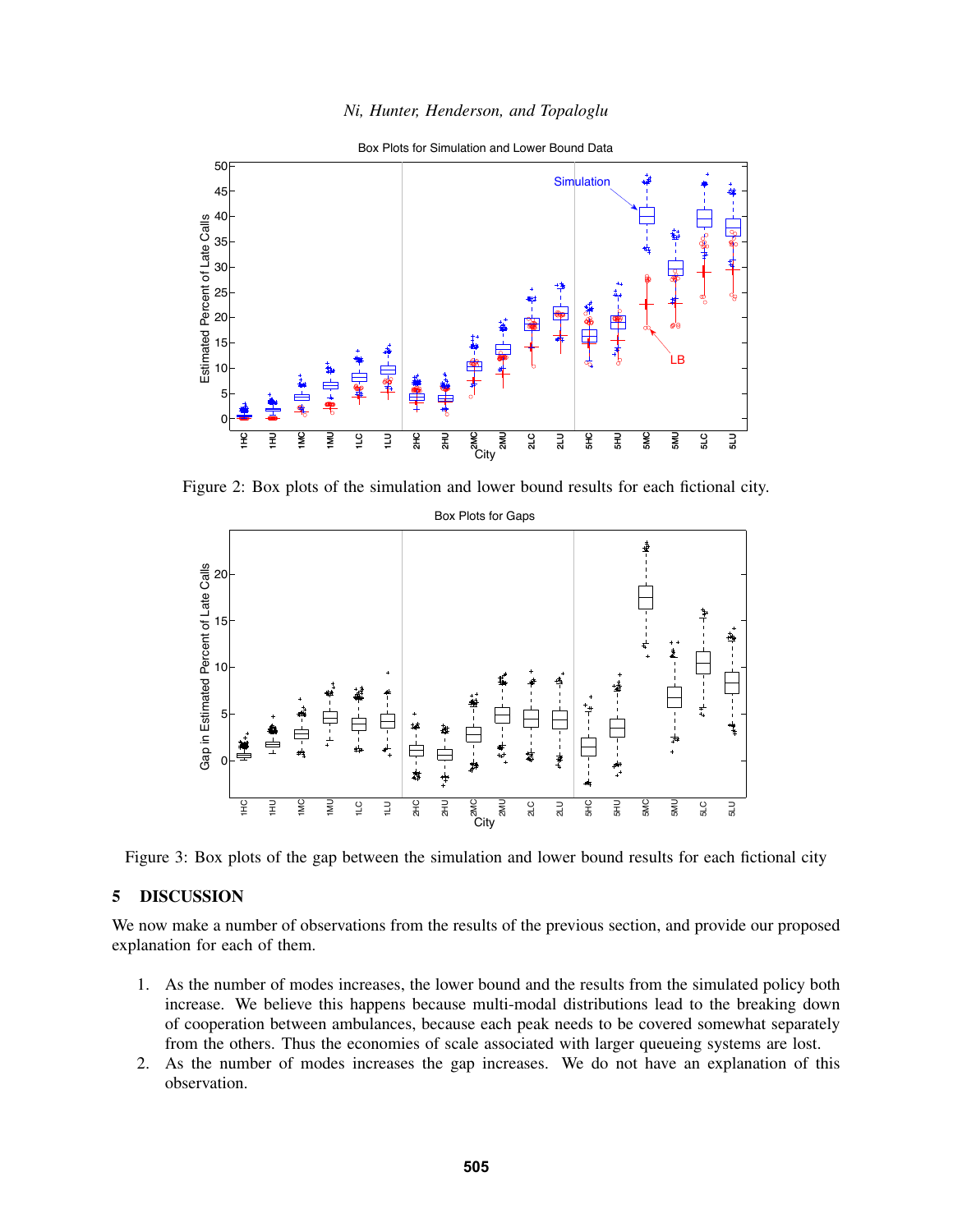

Figure 4: Box plots of the main effects for the gap between the simulation and lower bound results for each fictional city.

- 3. The lower bound is only modestly affected by the clustering of the bases. We believe this occurs because the lower bound is based on *covering* demand, so that as long as base locations are positioned so that large fractions of the demand can be covered with available ambulances, the fine details of the location of the ambulance are not important.
- 4. As the location distribution becomes less concentrated, the gap widens, except in the 5-modes case. Figure 1 shows that the least concentrated 5-mode case has a location distribution that is somewhat unimodal. Our results suggest that unimodal cases are easier than multimodal cases, so this may help to explain why the gap does not change monotonically with peakedness in the 5-node case. One might ask why this does not seem to happen with the 2-node cases. We suspect that this issue does not arise because even our least-peaked 2-mode case is still somewhat bimodal.
- 5. Clustering of bases to match demand improved (or at least did not harm) performance of the simulation policy, except in the 5-mode case, where it had a negative effect particularly for the "mediumpeakedness" case. The simulation policy is heavily affected by clustering in this particular case, but the lower bound is not. We therefore hypothesize that the simulation policy needs improvement in this case, and view this as a key observation from this study that will spur future research.

As an aside, in all of our cases the demand can be covered with a full complement of ambulances. This is not typically the case in practice, because the borders of cities tend to contain lower-density populations. If we were to include such areas in our "cities" then we believe that both the lower bound and the simulation policy results would be shifted upwards, thus making the gap proportionately smaller, but disguising the effects we wish to uncover.

The effects we have seen above do not appear to be due to different utilizations of the ambulances in the different cases. Indeed, we estimated the utilizations in all cases to an accuracy of approximately one decimal place, and all estimated utilizations fell between 34% and 39.8%, and furthermore, all estimated utilizations in the 5-mode cases fell between 37.8% and 39.9%.

These observations have led to several conjectures that we hope will lead to improvements in our deployment policies. For example, in the redeployment policies of Maxwell, Henderson, and Topaloglu (2011) the value function approximation relies on partitioning demand between ambulance bases, and cooperation between bases is ignored. However, as the system becomes busy, the partition is not an accurate model of operations. We now conjecture that the partition should not be relative to the bases, but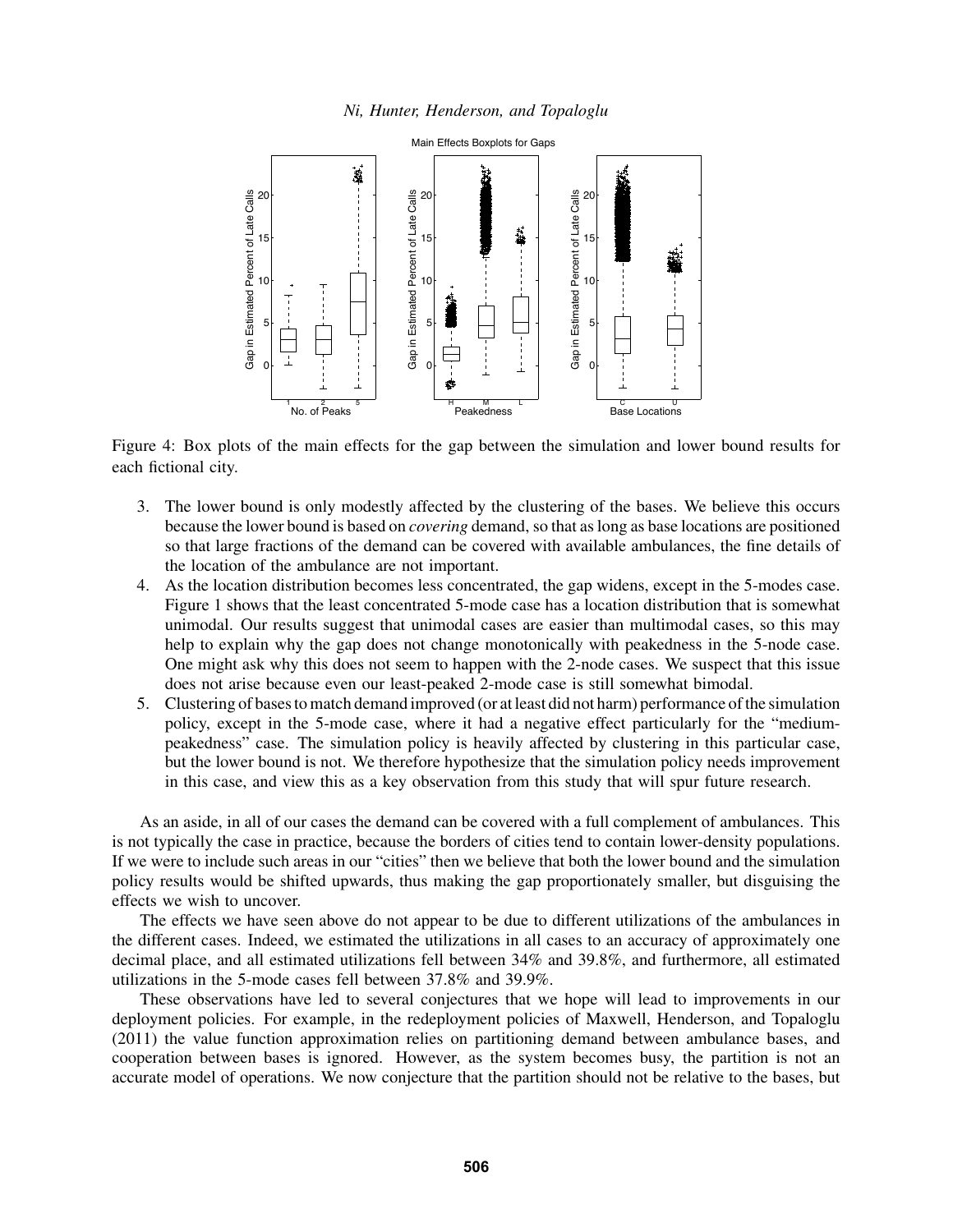rather to the locations of the available ambulances. It is not yet clear how to implement this change in an ADP setting, but that is a topic of current research.

#### ACKNOWLEDGMENTS

This work was supported, in part, by National Science Foundation grants CMMI-0758441 and CMMI-0800688.

### **REFERENCES**

- Alanis, R., A. Ingolfsson, and B. Kolfal. 2012. "A Markov Chain Model for an EMS System with Repositioning". *Production and Operations Management*. To appear.
- Andersson, T. 2005. *Decision support tools for dynamic fleet management*. Ph. D. thesis, Department of Science and Technology, Linkoepings Universitet, Norrkoeping, Sweden.
- Andersson, T., and P. Vaerband. 2007. "Decision support tools for ambulance dispatch and relocation". *Journal of the Operational Research Society* 58:195–201.
- Bell, C. E., and D. Allen. 1969. "Optimal planning of an emergency ambulance service". *Journal of Socio-Economic Planning Science* 3:95–101.
- Berman, O. 1981a, May. "Dynamic repositioning of indistinguishable service units on transportation networks". *Transportation Science* 15 (2): 115–136.
- Berman, O. 1981b. "Repositioning of distinguishable urban service units on networks". *Computers and Operations Research* 8:105–118.
- Berman, O. 1981c, March. "Repositioning of two distinguishable service vehicles on networks". *IEEE Transactions on Systems, Man, and Cybernetics* SMC-11 (3): 187–193.
- Brotcorne, L., G. Laporte, and F. Semet. 2003. "Ambulance location and relocation models". *European Journal of Operational Research* 147:451–463.
- Church, R., and C. ReVelle. 1974. "The maximal covering location problem". *Papers of the Regional Science Association* 32:101–108.
- Daskin, M. 1983. "A maximal expected covering location model: formulation, properties, and heuristic solution". *Transportation Science* 17:48–70.
- Gendreau, M., G. Laporte, and S. Semet. 2001. "A dynamic model and parallel tabu search heuristic for real time ambulance relocation". *Parallel Computing* 27:1641–1653.
- Gendreau, M., G. Laporte, and S. Semet. 2006. "The maximal expected coverage relocation problem for emergency vehicles". *Journal of the Operational Research Society* 57:22–28.
- Maxwell, M. S., S. G. Henderson, and H. Topaloglu. 2011. "Tuning approximate dynamic programming policies for ambulance redeployment via direct search". *Stochastic Systems* Submitted.
- Maxwell, M. S., M. Restrepo, S. G. Henderson, and H. Topaloglu. 2010. "Approximate Dynamic Programming for Ambulance Redeployment". *INFORMS Journal on Computing* 22 (2): 266–281.
- Maxwell, M. S., C. Tong, S. G. Henderson, and H. Topaloglu. 2012. "Bounds on the performance of ambulance redeployment policies". Submitted.
- Nair, R., and E. Miller-Hooks. 2009. "Evaluation of Relocation Strategies for Emergency Medical Service Vehicles". *Transportation Research Record* 2137:63–73.
- Powell, W. B. 2011. *Approximate Dynamic Programming: Solving the Curses of Dimensionality*. Second ed. Hoboken, NJ: John Wiley & Sons.
- Rajagopalan, H. K., C. Saydam, and J. Xiao. 2008. "A multiperiod set covering location model for dynamic redeployment of ambulances". *Computers & Operations Research* 35:814–826.
- Richards, D. P. 2007. "Optimised ambulance redeployment strategies". Master's thesis, Department of Engineering Science, University of Auckland, Auckland, New Zealand.
- Schmid, V. 2012. "Solving the dynamic ambulance relocation and dispatching problem using approximate dynamic programming". *European Journal of Operational Research* 219:611–621.